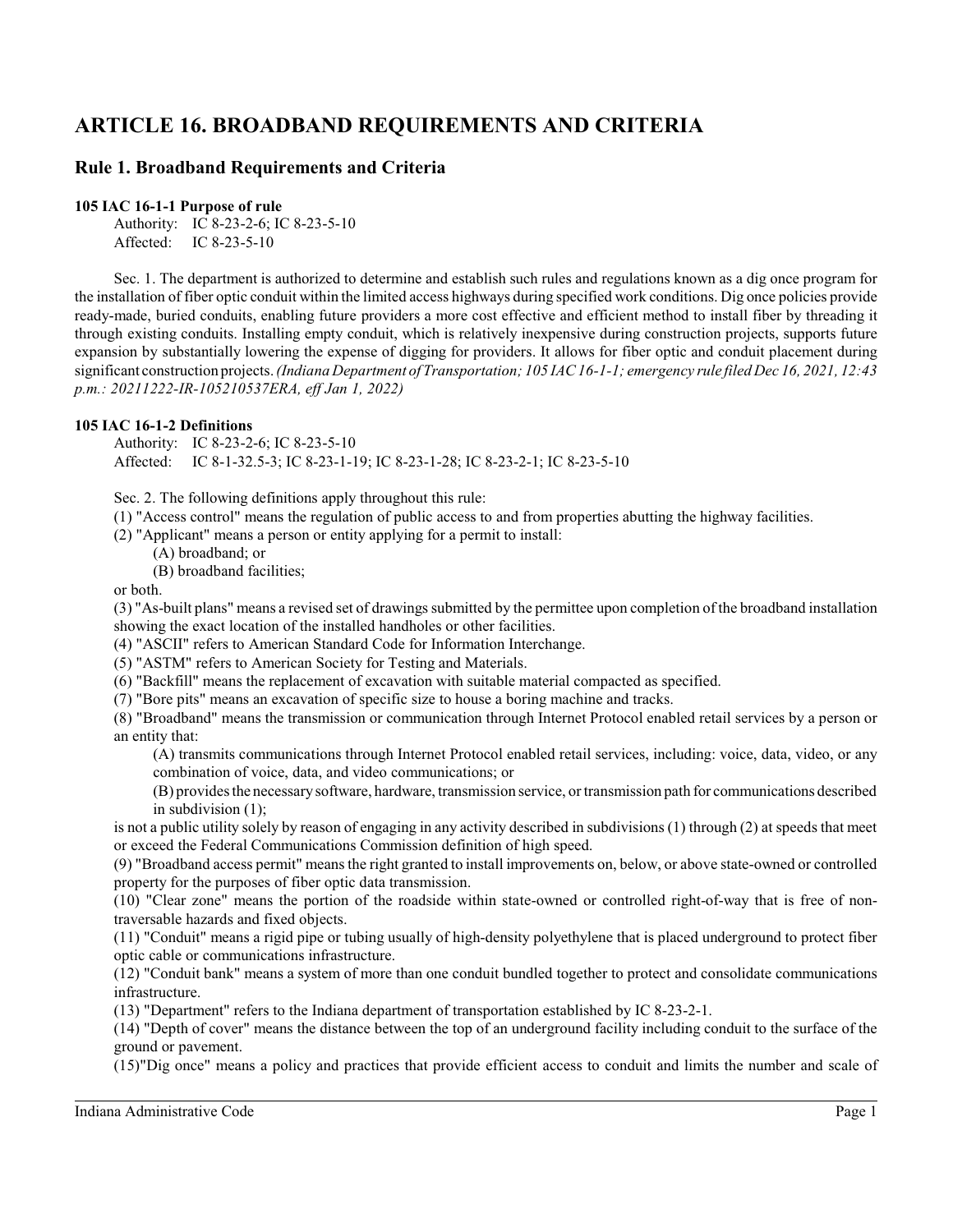excavations when installing telecommunication infrastructure in a highway right-of-way.

(16) "Electronic permitting system" means the electronic online system used to record activity related to a department permit including plan submittals, correspondence, and payment activity.

(17) "ESRI" refers to Environmental System Research Institute.

(18) "Facility" means any privately, municipally, publicly, or cooperatively owned systems for supplying broadband services, directly or indirectly, to the public.

(19) "Handhole" means an underground enclosure in which conduit enters the enclosure and includes an access point to either a conduit or fiber optic cable.

(20) "HDPE" means high density polyethylene.

(21) "HMWPE" means high molecular weight and high-density polyethylene.

(22) "ITS" means the intelligent traffic systems and the infrastructure and equipment maintained by the department, including advanced traffic management systems.

(23) "Limited access highway" has the meaning set forth in IC 8-23-5-10(a)(4).

(24) "Longitudinal installation" means any broadband facility that is installed parallel to the centerline of the roadway.

(25) "Manhole" means an opening in an underground system where a worker or workers may enter for the purpose of working on the facilities.

(26) "Median" means the portion of a divided highway separating the traveled way for traffic in opposite directions.

(27) "Occupancy" means the presence of broadband facilities within the right-of-way.

(28) "Operator" means any broadband service provider, contractor, subcontractor, consultant or any party affiliated with who is constructing, operating, providing or installing fiber optic cable.

(29) "Permit" means a legal document in which the department gives written permission to an applicant to perform work on the highway right-of-way.

(30) "Relocation" means any activity involving a facility that is needed for a roadway improvement project including, abandoning, altering, deactivating, installing, maintaining, modifying, moving, removing, or supporting.

(31) "Right-of-way" means state-owned or controlled land, property, or interest acquired for or devoted to transportation purposes.

(32) "Site" means those portions of INDOT's real property on, over, and under which operator may install improvements.

(33) "Splice" means a permanent junction between two fiber or HDPE conduit ends.

(34) "Tracer wire" means a continuous wire placed into each run of conduit with all fiber optic cable to locate underground conduit or pipe.

(35) "Vault" means an underground enclosure in which conduit enters into the enclosure to serve as an access point for intercepting, placing, extending, or repairing a conduit or fiber optic cable, fiber optic splice case or a fiber optic slack loop. *(Indiana Department of Transportation; 105 IAC 16-1-2; emergency rule filed Dec 16, 2021, 12:43 p.m.: 20211222-IR-105210537ERA, eff Jan 1, 2022)*

# **105 IAC 16-1-3 Conduit installation; when allowed**

Authority: IC 8-23-2-6; IC 8-23-5-10 Affected: IC 8-23-5-10

Sec. 3. (a) A conduit bank may be installed in the right-of-waywhile the department is performing certain types of work. Unless otherwise determined by the department, *[sic, the]* following are instances of when conduit may be installed in the right-of-way:

(1) Any work performed alters the limits of the right-of-way, such as added travel lanes and construction or reconstruction of interchanges, bridges or overpasses.

(2) Work necessitates the relocation of sanitary sewer or storm drainage.

(3) Addition of travel lanes, ramp systems or other significant traffic pattern changes to the existing systems occurs.

(4) Reconstruction includes excavation or other alterations to the sub grade layer.

(5) Construction projects identified by ITS as a need for installation of facilities for state use.

(6) Installation shall be a minimum of fifty (50) feet from existing bridges, overpasses, walls, small pipes, lights, ITS or any other department structure.

(7) Costs for installation would be primarily state funds.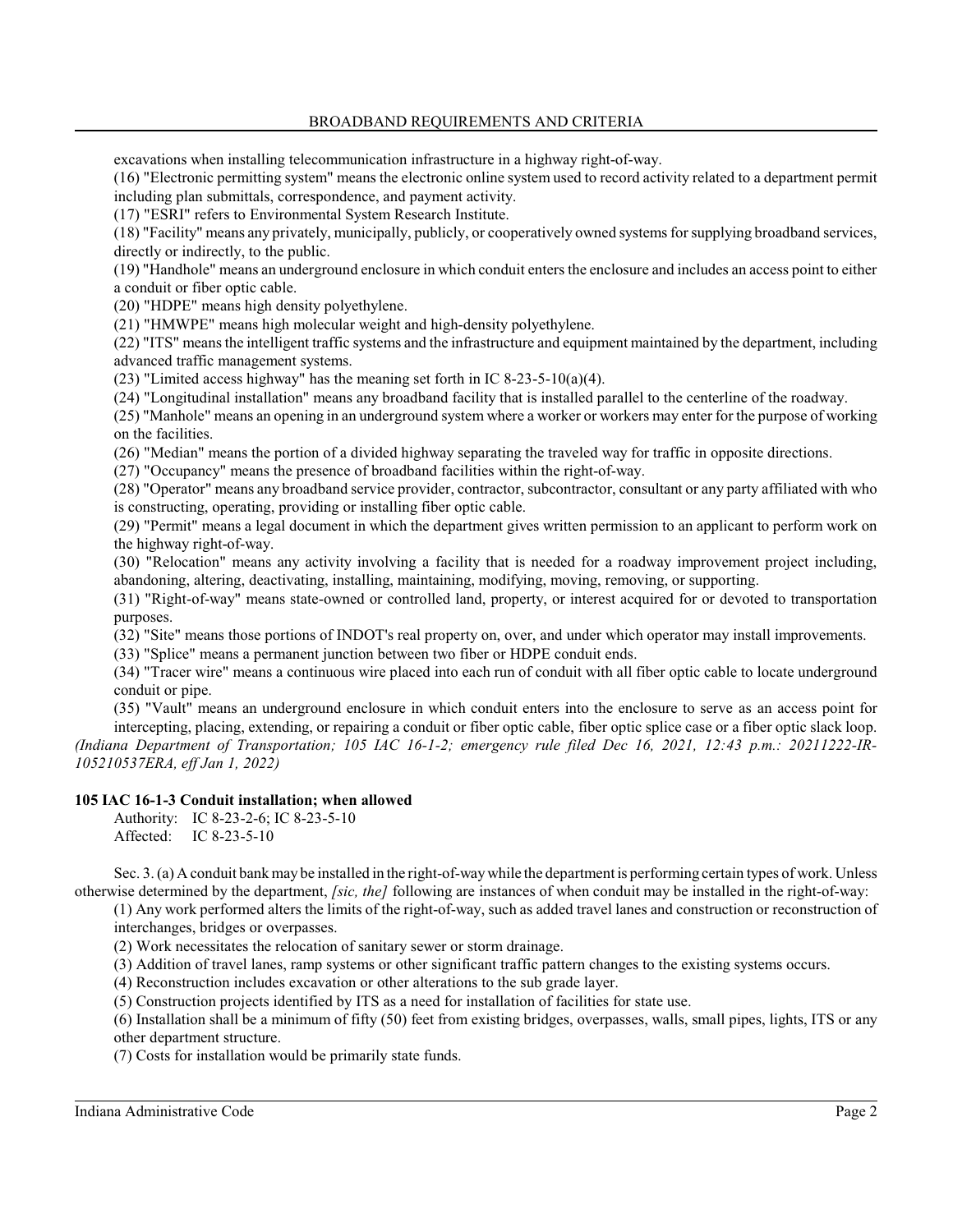(8) Private entities bid the work as part of the normal contracting process for the road work to be performed.

(9) Any ITS project placing conduit for performance upgrade will include additional conduits.

(b) Conduit may not be installed in the department's right-of-way under the following conditions:

(1) At locations that may have a high potential to conflict with proposed construction, highway maintenance, roadway

operations, highway safety or future highway improvements. Examples include:

(A) Deep highway cut sections.

(B) Near footings of bridges or other highway structures.

(C) Diagonally across intersections.

(D) Cross-drains where flow of water, drift or stream bed may be obstructed.

(E) Longitudinally in or under a ditch.

(F) Wet or rocky terrain where minimum depth of cover would be difficult to attain.

(G) Soft soils subject to excess settlement.

(H) Median installations.

(I) Slip liner installation.

(J) Culvert replacement.

(K) Spot paving or strip paving.

*(Indiana Department of Transportation; 105 IAC 16-1-3; emergency rule filed Dec 16, 2021, 12:43 p.m.: 20211222-IR-105210537ERA, eff Jan 1, 2022)*

### **105 IAC 16-1-4 Types of installations**

Authority: IC 8-23-2-6; IC 8-23-5-10 Affected: IC 8-23-5-10

Sec. 4. (a) An operator may install conduit if during the department's construction project, there is space available in the trench to install additional conduit. Any conduit installed by the operator must be purple or terracotta in color.

(b) If no space is available in the trench for additional conduit, the operator shall install its own conduit a minimum of two (2) feet from the right-of-way fence and not within the department's roadway.

(c) An operator has conduit in the trench that pre-existed the department's conduit and operator desires to upgrade its conduit during the department's construction project.

(d) An operator may install fiber optic cable in the department's designated conduit if there is space available within the conduit following completion of the department's construction project. The determination will be made solely by the department. *(Indiana Department of Transportation; 105 IAC 16-1-4; emergency rule filed Dec 16, 2021, 12:43 p.m.: 20211222-IR-105210537ERA, eff Jan 1, 2022)*

# **105 IAC 16-1-5 Content of applications; incomplete applications; approval or denial of permits**

Authority: IC 8-23-2-6; IC 8-23-5-10 Affected: IC 8-23-5-10

Sec. 5. (a) A separate application for a permit shall be made for each type of broadband through the department's electronic permitting system. The application must be verified and include, at a minimum, the following information:

(1) The complete name, title, address, electronic mail address and phone number of the applicant. If a subcontractor will be conducting the installation of the broadband, the subcontractor's information is required to be provided in the electronic permitting system, along with a signed copy of the Additional Disclosure Form SF 23237.

(2) The proposed location of the broadband, which includes identification of the location on the GIS map on the starting point of the proposed installation and the beginning and ending points via the route reference points in the electronic permitting system.

(3) The estimated start date and end date of the work to be performed.

(4) A detailed description, including the linear footage, type of each installation and the total amount of each type of broadband being installed.

(5) The project purpose.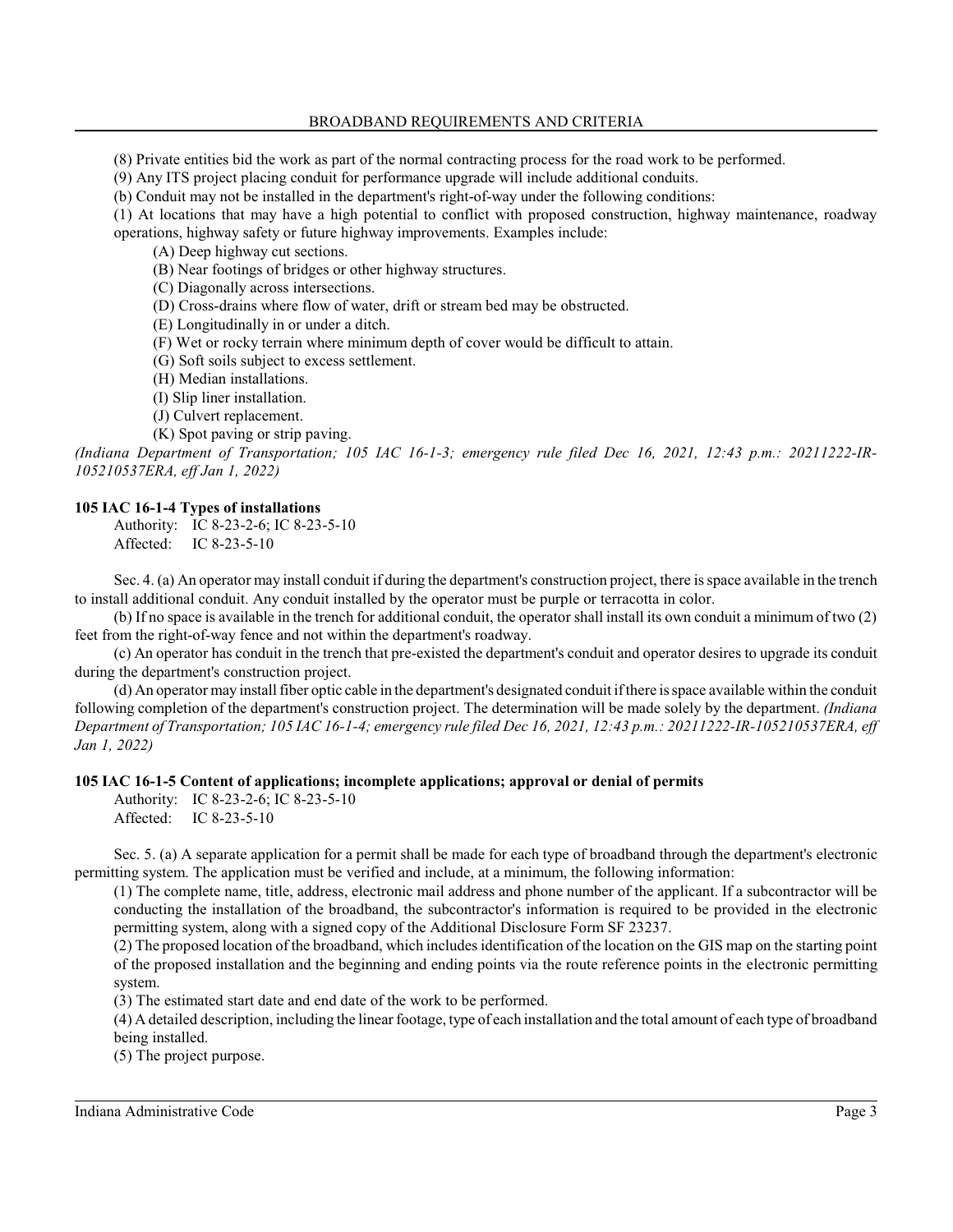(6) Plans of sufficient detail. The following documentation must be included in the plans:

(A) plan sheets, which are detailed and scaled to show the proposed location of the broadband and facility installation relative to the right-of-way congestion;

(B) maps, including all roadways that are to be included in the permit and the surrounding area of the work;

(C) a north directional arrow must be shown on each page of the plans and on the map;

(D) legend showing the symbols used on the plans and the color coding used to mark the plans;

(E) typical section view showing the proposed types of installations, including the height and depth, right-of-way lines, edge of pavement, centerline, driveways, bridges, culverts, traffic signals, existing utilities, drain inlets and drain outlets; (F) traffic signal equipment, including the loop detectors and the distance from the equipment;

(G) all streets, including cross streets, must be labeled with the street name and route number on each page of the plans; and

(H) indicate match lines between the pages of the plans.

(7) Any other information or documentation reasonably related to the application that is required by the department. The application shall be completed accurately by the applicant, or by a representative duly authorized in writing to act for the applicant.

(b) An incomplete application will not be considered by the department, but minor deficiencies may be cured promptly after the department requires the applicant to provide additional information or documentation. Otherwise, all documents included with an incomplete application shall be returned to the applicant (but not sooner than fifteen (15) days after the date upon which it was submitted) without being processed, along with a written explanation of the reason for its return, shall be returned by the department. If an application is withdrawn or returned for any reason, and the applicant chooses to resubmit the application, the subsequently filed application shall be processed as a new application as of the date it is received by the department with a new application number.

(c) The department shall review each application on the basis of its qualifications as of the date received by the department. If the permit is approved by the department, written notice of this fact via the electronic permitting system shall be sent to the applicant. Any denial of a permit by the department shall be in writing, accompanied by an explanation of the rationale for the denial, and shall be sent through the electronic permitting system.

(d) The department shall have authority, thirty (30) days after notice in writing to the permittee, to revoke any permit issued under thisrule where the application for the permit contains false or misleading information or where the permittee has violated any provision of this rule. *(Indiana Department of Transportation; 105 IAC 16-1-5; emergency rule filed Dec 16, 2021, 12:43 p.m.: 20211222-IR-105210537ERA, eff Jan 1, 2022)*

### **105 IAC 16-1-6 Broadband access agreement**

Authority: IC 8-23-2-6; IC 8-23-5-10 Affected: IC 8-23-5-10

Sec. 6. A broadband access agreement must be fully executed by the operator and the department and approved by the state approving agencies prior to the issuance of a permit. The operator is not allowed to perform any work within the department's rightof-way without a valid permit and fully executed agreement. *(Indiana Department of Transportation; 105 IAC 16-1-6; emergency rule filed Dec 16, 2021, 12:43 p.m.: 20211222-IR-105210537ERA, eff Jan 1, 2022)*

### **105 IAC 16-1-7 Bond requirements**

Authority: IC 8-23-2-6; IC 8-23-5-10 Affected: IC 8-23-5-10

Sec. 7. (a) A bond must be obtained by the operator prior to the issuance of a permit. The following requirements must be met: (1) A surety must be in place in the name of the company that owns the broadband. If the name of the company changes for any reason, the surety must be updated to the new name of the company.

(2) For a performance bond, the amount of *[sic]* is determined based upon the amount of conduit, fiber optic cable, or facilities to be installed, with a minimum of ten thousand dollars (\$10,000) for up to five thousand (5,000) feet or ten thousand dollars (\$10,000) per mile or the total project costs for installation within the department's right-of-way, whichever is greater.

(b) For a blanket bond, the minimum required amount is five hundred thousand dollars (\$500,000). Bond recipients are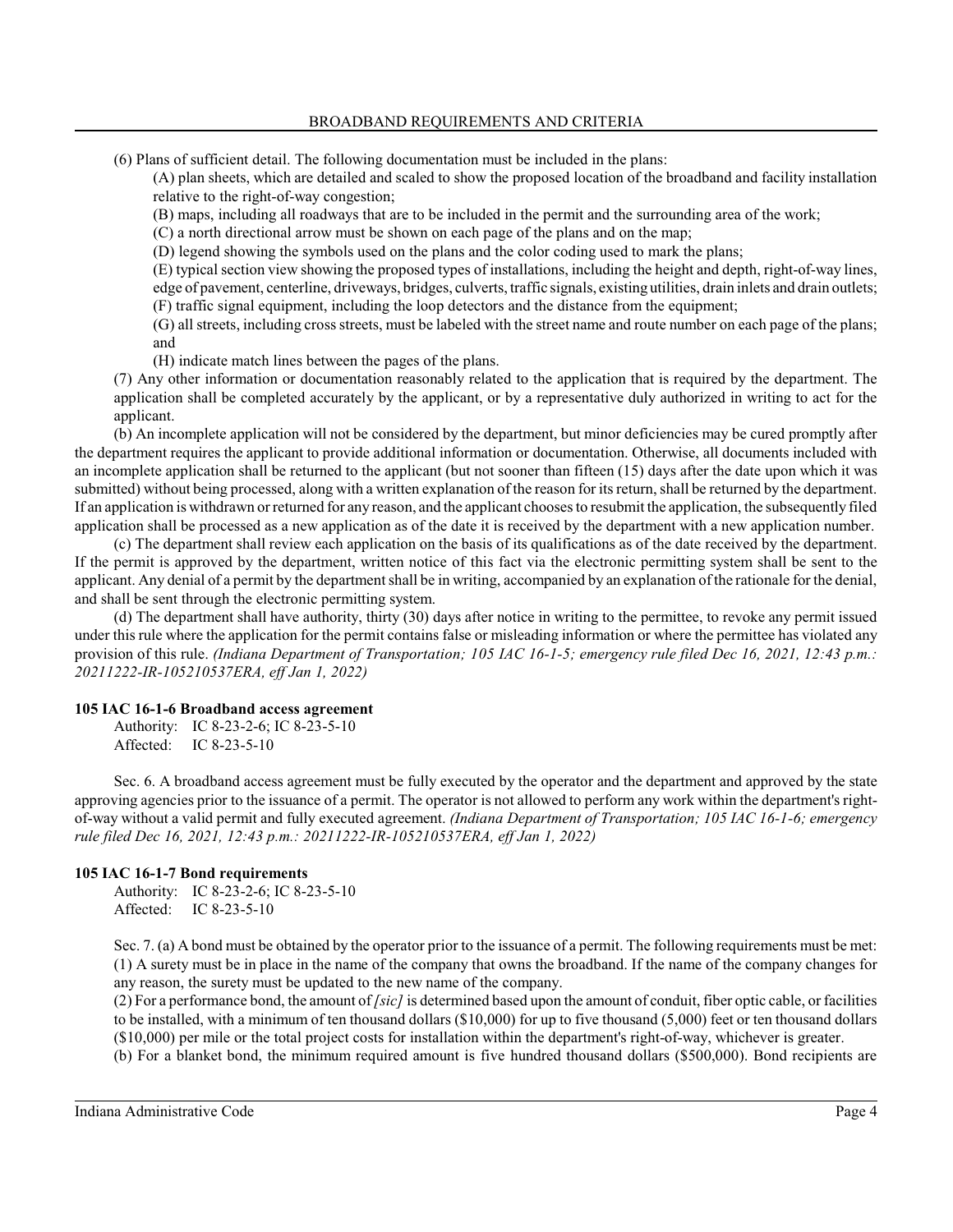responsible for increasing the blanket bond value to cover the sumof the cost of all open permits. If the cost exceeds the blanket bond amount at any time, no new permits will be issued until the surety amount is increased or some of the permits are closed. *(Indiana Department of Transportation; 105 IAC 16-1-7; emergency rule filed Dec 16, 2021, 12:43 p.m.: 20211222-IR-105210537ERA, eff Jan 1, 2022)*

# **105 IAC 16-1-8 Requirements for installation of conduit**

Authority: IC 8-23-2-6; IC 8-23-5-10 Affected: IC 8-23-5-10

Sec. 8. (a) All conduits must have a minimum depth of cover of four (4) feet, including under ditches. All lines must be a minimum of two (2) feet below any buried drainage structure or improvement. All conduits shall be stubbed out a minimum of two (2) inches into each handhole.

(b) All conduits shall be installed pursuant to the approved permit plans and specifications.

(c) Conduit shall be installed underground by means of trenching or directional drilling.

(d) Warning tape shall be furnished and installed in all the trenches containing conduit, as shown on the approved permit plans.

(e) Conduit shall be placed two (2) feet from the department's right-of-way fence line and within the right-of-way. *(Indiana Department of Transportation; 105 IAC 16-1-8; emergency rule filed Dec 16, 2021, 12:43 p.m.: 20211222-IR-105210537ERA, eff Jan 1, 2022)*

# **105 IAC 16-1-9 Trenching**

Authority: IC 8-23-2-6; IC 8-23-5-10 Affected: IC 8-23-5-10

Sec. 9. (a) In a common open trench, the ITS conduit, colored orange, blue and green, shall be placed first at the bottom of the trench. The limited access highway conduit shall be colored red, black, white, and grey and shall be placed above the ITS conduit. If there is space available in the trench, an operator may place conduit in the trench and the conduit shall be terracotta or purple colored.

(b) Conduit may be trenched or plowed at the operator's discretion and as allowed by the site conditions.

(c) All flexible roadside delineators disturbed during trenching operations shall be restored or replaced at no additional cost to the department.

(d) The conduit type, number and size shall be shown on the permit plans.

(e) Hand trenching is in areas where sensitive existing crossing utilities or broadband have been identified and will likely require positive identification of the existing utility or broadband prior to trenching above or below the existing utility line or where surface features such as riprap would inhibit trenching. The method of positive identification of the existing utility line shall be at the discretion of the operator and shall be accomplished with no additional compensation. Anymaterial that is removed to accomplish hand trenching shall be restored or replaced in kind by the operator without additional compensation.

(f) Conduit may be installed by directional drilling at locations specified as hand trenched or offset trench on the permit plans with no additional compensation.

(g) Offset trench is in areas where the trench is located behind obstructions. This type of trenching shall utilize a long reach hydraulic driven trenching machine to reach over and beyond the obstruction to complete the trench.

(h) Trenches, bedding and backfill shall be in accordance with the INDOT Specifications as outlined in this subdivision *[subsection]*:

(1) Trenches will be cut with vertical faces where soil and depth conditions allow. The width of a trench will be the minimum necessary to accomplish the installation. Shoring shall be used when necessary, in accordance with Occupation Safety and Health Administration requirements.

(2) Bedding will be provided to a depth of six (6) inches or fifty percent (50%) of the nominal diameter of the pipe, duct, or duct bank, whichever is less. Bedding shall not be required for pipes, ducts or duct banks encased in concrete or flowable fill. The bottom of the trench shall be prepared to provide the pipe, duct or duct bank with uniform bedding support throughout the length of the installation.

(3) Backfill shall be provided in accordance with the INDOT Standard Specifications, Section 715.09\* as effective September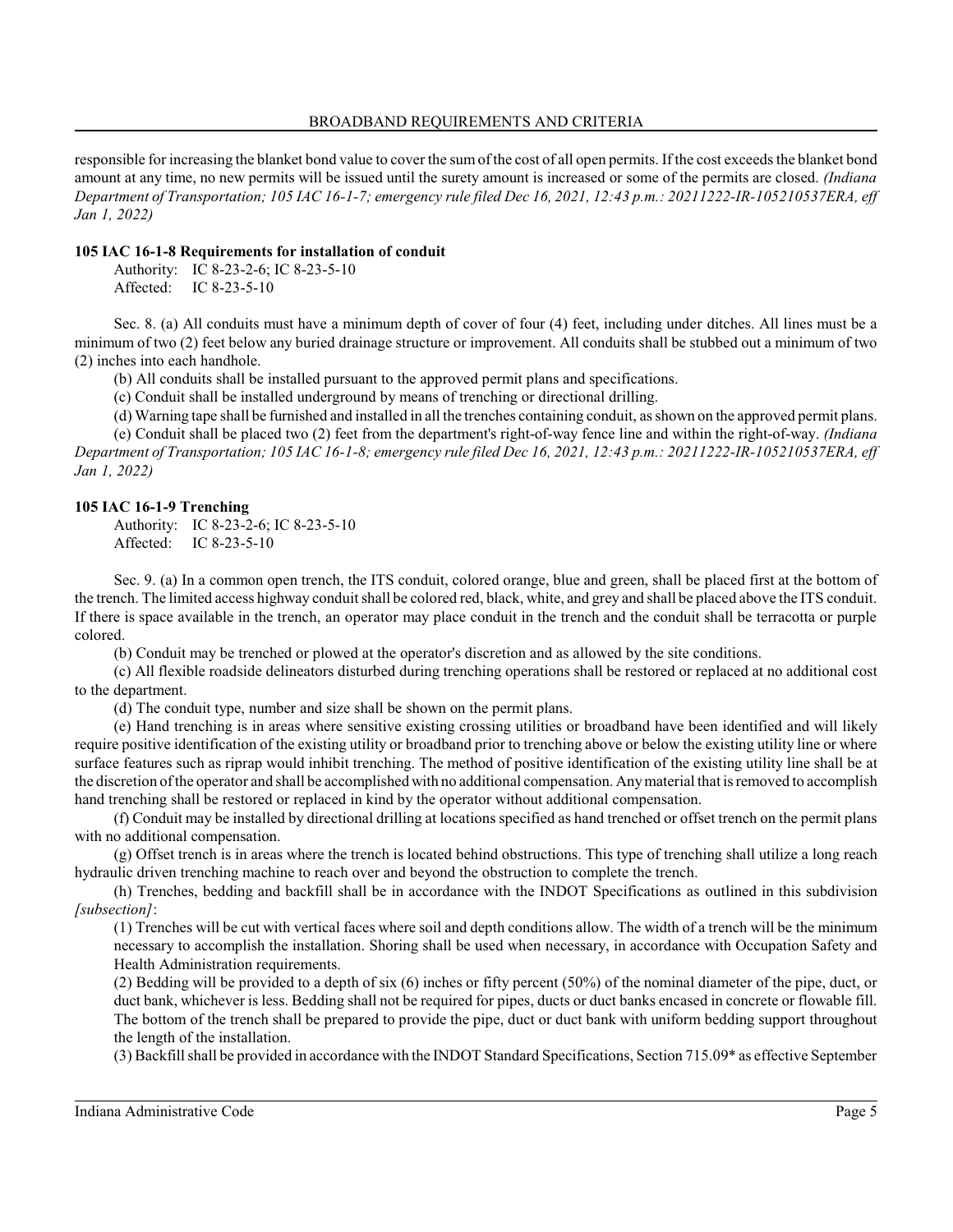# 1, 2019.

\*INDOT 2020 Standard Specifications are hereby incorporated by reference. Copies of the 2020 Standard Specifications can be found at https://www.in.gov/dot ormay be obtained at the Indiana Department of Transportation, 100 North Senate Avenue, Room N730, Indianapolis, Indiana 46204. *(Indiana Department of Transportation; 105 IAC 16-1-9; emergency rule filed Dec 16, 2021, 12:43 p.m.: 20211222-IR-105210537ERA, eff Jan 1, 2022)*

# **105 IAC 16-1-10 Directional drilling**

Authority: IC 8-23-2-6; IC 8-23-5-10 Affected: IC 8-23-5-10

Sec. 10. (a) All utility locations near the path of the proposed drill, including the depth of each utility, shall be identified prior to any drilling. All utilities and underground fiber shall be exposed prior to any drilling.

(b) The diameter of the drilled hole shall conform to the outside diameter of the conduit or conduits as closely as practical. The operator shall pressure grout to fill any voids which develop during the installation operation.

(c) The operator shall be responsible to remove and replace any conduit damaged in the directional drilling operations at no additional cost to the department.

(d) The use of water and other fluids in connection with the drilling operation will be allowed only to the extent necessary to lubricate cuttings. Jetting shall not be allowed, and the use of water alone as a drilling fluid shall not be used. The operator shall use a drilling fluid or slurry consisting of at least ten percent (10%) high grade, processed bentonite to consolidate excavated material, seal the walls of the hole, and furnish lubrication for the subsequent removal of material and immediate installation of the conduit.

(e) The operator shall use a means of collecting and containing drilling fluid orslurry that returns to the surface, such as a slurry pit. The following procedures shall be utilized:

(1) Provide measures to prevent drilling fluids from entering storm sewer systems.

(2) Prevent drilling fluid or slurry from accumulating on or flowing onto sidewalks, other pedestrian walkways, driveways, or streets.

(3) Immediately remove any slurry that is inadvertently deposited on pedestrian walkways.

(4) Transport waste drilling slurry from the site and dispose of it.

(5) Protect wetlands from slurry using appropriate soil erosion control measures, as no slurry shall be allowed to enter wetlands.

(f) A digital walkover locating system shall be used to track the drill head during the bore. At minimum, the locating system shall be capable of determining the pitch, roll, heading, depth, and horizontal position of the drill head at any point along the bore. During each drilling operation, the drill head shall be located every ten (10) feet along the bore and prior to crossing any underground utility or structure. Upon completion of the drilling operation and conduit installation, the operator shall furnish an as-built profile drawing and plan drawing for the drilled conduit, showing the horizontal and vertical locations of the installed conduit.

(g) The following actions on bridges or its structures shall not be allowed:

(1) Attachments to any bridge or structure that reduces the under-bridge clearance for vehicles or vessels passing under the bridge or structure.

(2) Drilling or welding of the steel girders.

(3) Attaching conduit or hangers to the bridge barrier wall or bridge railing.

*(Indiana Department of Transportation; 105 IAC 16-1-10; emergency rule filed Dec 16, 2021, 12:43 p.m.: 20211222-IR-105210537ERA, eff Jan 1, 2022)*

# **105 IAC 16-1-11 Conduit splicing**

Authority: IC 8-23-2-6; IC 8-23-5-10 Affected: IC 8-23-5-10

Sec. 11. All HDPE conduit splices shall be done mechanically or be fusion spliced. *(Indiana Department of Transportation; 105 IAC 16-1-11; emergency rule filed Dec 16, 2021, 12:43 p.m.: 20211222-IR-105210537ERA, eff Jan 1, 2022)*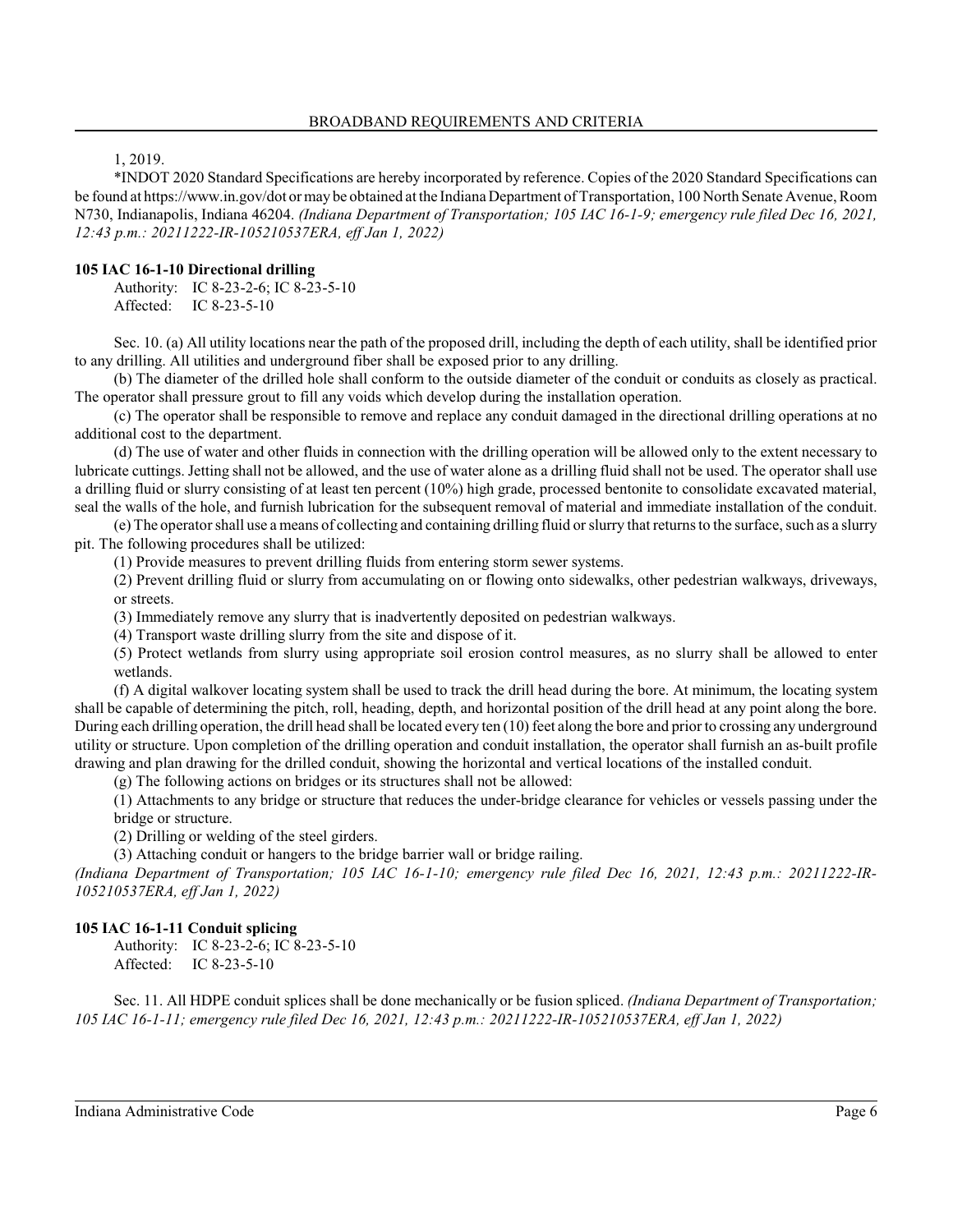### **105 IAC 16-1-12 Requirements for installation of fiber optic cable**

Authority: IC 8-23-2-6; IC 8-23-5-10 Affected: IC 8-23-5-10

Sec. 12. (a) If space existsin the limited access highway conduit and operator has not previously installed its own conduit, the operator shall install fiber optic cable in the limited access highway conduit. An operator may populate no more than two (2) limited access highway conduits. If more than two (2) limited access highway conduits are needed, the operator must petition the department for an exception. The limited access highway conduit must be populated in its entirety by the operator or its subsidiary within ninety (90) days from the date of the full execution of the broadband access agreement.

(b) Fiber optic cable shall not be installed in a ditch line.

(c) Fiber optic cable must be located as to not interfere with the department's traffic signals and related equipment. The crossing must be a minimum of ten (10) feet away from the loop detectors on the backside of the loops.

(d) Fiber optic cable shall be labeled on the plan sheets as follows:

(1) The length and type of fiber optic cable proposed for installation on each page.

(2) The edge of pavement and/or curb and gutter.

(3) The department's right-of-way line, depicting the total width of available right-of-way along the roadway route.

(4) The distance of proposed fiber optic cable from the roadway.

(5) The proposed fiber optic cable installation method on each plan sheet, such as hand, machine trenching, directional bore or plowing.

(e) Identification signs, no larger than two hundred (200) square inches, identifying the operator's name, telephone number and the type of buried improvement must be placed within twelve (12) inches of the right-of-way fence, at the line of sight, along the entire occupancy route. Double signs must be used at all manhole or handhole locations, one sign at each end. *(Indiana Department of Transportation; 105 IAC 16-1-12; emergency rule filed Dec 16, 2021, 12:43 p.m.: 20211222-IR-105210537ERA, eff Jan 1, 2022)*

# **105 IAC 16-1-13 Requirements for installation of handholes**

Authority: IC 8-23-2-6; IC 8-23-5-10 Affected: IC 8-23-5-10

Sec. 13. (a) Handholes shall be installed in accordance with the approved permit plans and specifications. Handhole covers shall be bolted into place with stainless steel bolts and washers. The cover frame shall be installed in the handhole with a butyl rubber sealant in tape/coil form for a proper seal between the handhole and frame to prevent it from moving out of place. The sealant shall comply with ASTM C990 for butyl rubber sealants.

(b) The cover for the handhole shall be marked with logo imprints of, "INDOT F/O Conduit Bank" horizontally across the cover.

(c) Handholes shall be located outside of sidewalks, trails, roadways, and shoulders.

(d) The handholes shall provide sufficient strength to withstand external design pressures including super imposed loads of soil, roadway, traffic and construction equipment.

(e) A readily identifiable and suitable marker shall be placed immediately above any underground communication lines where it crosses the right-of-way line.

(f) Handholes shall be located a minimum of three (3) feet off the edge of right-of-away *[sic, the right-of-way]* unless the handhole is to be installed in the utility strip along a curb and gutter roadway. If the handhole is in such a way as to permit a vehicle or piece of maintenance equipment to drive over the lid, it must be traffic rated.

(g) Handholes shall not be in the ditch line or under sidewalks, trails or pavement areas.

(h) Handholes may be buried in the department's right-of-way provided a programmable electronic marker system which includes the company name, date of installation, elevation and depth.

(i) All construction and maintenance operations shall be planned to minimize closure of intersecting streets, road approaches, traffic lanes, or other access points. No construction operations, which interfere with traffic, shall be allowed during periods of peak traffic flow. In accordance with the INDOT Design Manual, Chapter 503\* as effective January 1, 2013, a traffic control plan must be prepared and submitted with the permit application.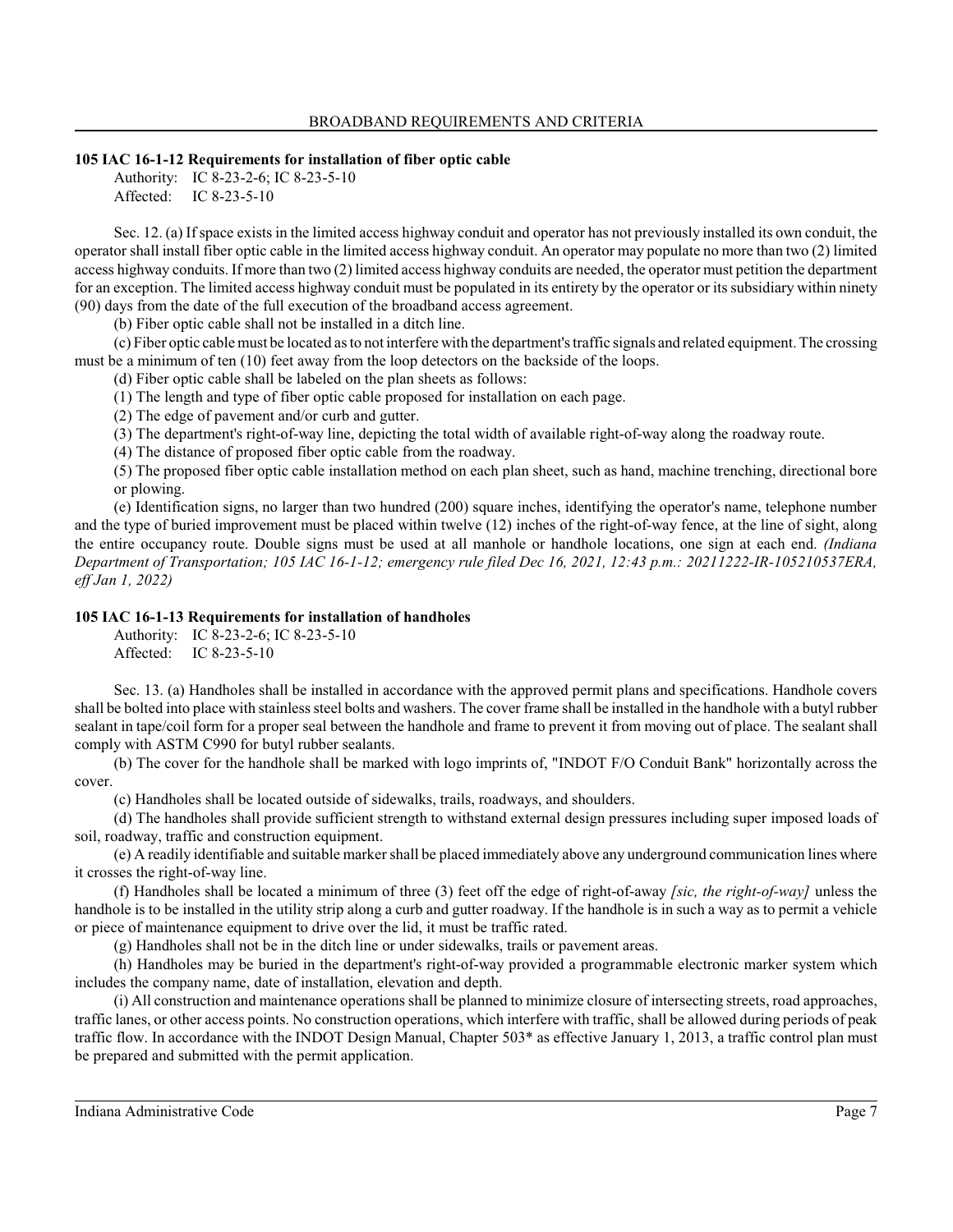(j) The work site must be secure against any safety hazard to the public at all times until all work is completed. All pipe, conduit, wire, poles, cross arms or other materials located within the right-of-way prior to installation shall be placed outside of any ditches and at least thirty (30) feet beyond the edge of the traveled way or behind existing guard rails. The department may require construction or maintenance operations on the department's right-of-way to be discontinued during periods of inclement weather or when soil conditions are such that the work would result in extensive damage to the right-of-way or create an unsafe traveling condition.

(k) The operator must make every effort to minimize the areas disturbed by the work conducted. The operator must restore in a timely manner those areas disturbed to its original or better condition prior to the work conducted. Restoration of disturbed areas shall be in accordance with the requirements of the approved work plan and the terms and conditions of the permit.

(l) The operator must maintain existing drainage patterns during the installation, maintenance or removal of their facilities. Trenches and bore pits for underground facility installations shall be backfilled. Outlets or under drains shall be installed as needed to avoid entrapped water.

(m) The operator must contact the Indiana Underground Plant Protection Service two (2) days prior to any excavation orsurvey so that underground utilities may be located and marked.

(n) All facilities shall be maintained in good repair both structurally and aesthetically.

(o) A permit is required for the trimming, cutting, spraying or removal of trees, shrubs or other vegetation located within the right-of-way and such activities shall not occur without the specific written permission of the department. Tree removal includes removing the stump and backfilling the hole. All debris, refuse and waste shall be removed from the right-of-way.

(1) The work shall consist of clearing, grubbing, removal and disposal of all vegetation and debris within the construction limits as shown on the plans, except objects that are designated to remain or are to be removed. If no construction limits are shown, the right-of-way and easement areas will be the construction limits. Work shall include the preservation from injury or defacement of all vegetation and objects designated to remain.

(2) Trees, shrubs, plants, seeded or sodded shoulders, slopes or other items to remain shall be designated and preserved. All areas outside the construction limits shall remain in their original condition. All damage to natural terrain, vegetation, objects designated to remain, or areas outside the construction limits which have subsequently eroded or been damaged shall be repaired to its original or better condition or shall be replaced.

(p) The applicant shall obtain all required environmental permits to support the installation or relocation of its facilities. The applicant must implement erosion control, sediment control, and storm water management measures in accordance with the Indiana Storm Water Management Field Guide\* as effective January 1, 2018, and the Indiana Design Manual Chapter 205\* as effective January 1, 2013. Such measures shall be implemented both during and after work operations until replacement vegetation is established or until the area is disturbed by another party.

(q) In the event of an emergency which requires access to the site not covered under an issued permit, notice shall be given telephonically to the department at 1-855-463-6848 within one (1) hour of accessing the site. If a live departmental employee is not available, a telephonic or voicemail message will be sufficient notice. Within five (5) business days of the emergency, operator shall submit a permit application for the work performed and for any work yet to be completed within the site. The operator shall ensure all proper maintenance of traffic controls are followed.

(r) Prior to entering the site, the operator shall apply for a broadband access permit each time it enters the site, including routine maintenance, construction and repair activities.

\*These documents are hereby incorporated by reference. Copies of the DesignManual can be found at https://www.in.gov/dot. Copies of the Design Manual and the Indiana Storm Water Management Field Guide or *[sic]* may be obtained at the Indiana Department of Transportation, 100 North Senate Avenue, Room N730, Indianapolis, Indiana 46204. *(Indiana Department of Transportation; 105 IAC 16-1-13; emergency rule filed Dec 16, 2021, 12:43 p.m.: 20211222-IR-105210537ERA, eff Jan 1, 2022)*

### **105 IAC 16-1-14 Requirements for installation of vaults**

Authority: IC 8-23-2-6; IC 8-23-5-10 Affected: IC 8-23-5-10

Sec. 14. (a) Vault materials shall be in accordance with INDOT Standard Specification 807.03\* as effective September 1, 2019. (b) Vaults shall be installed in accordance with the approved permit plans and specifications. All vault covers are required to be bolted into place to prevent accidental removal by mowing crews or other unintentional means. The cover frame shall be installed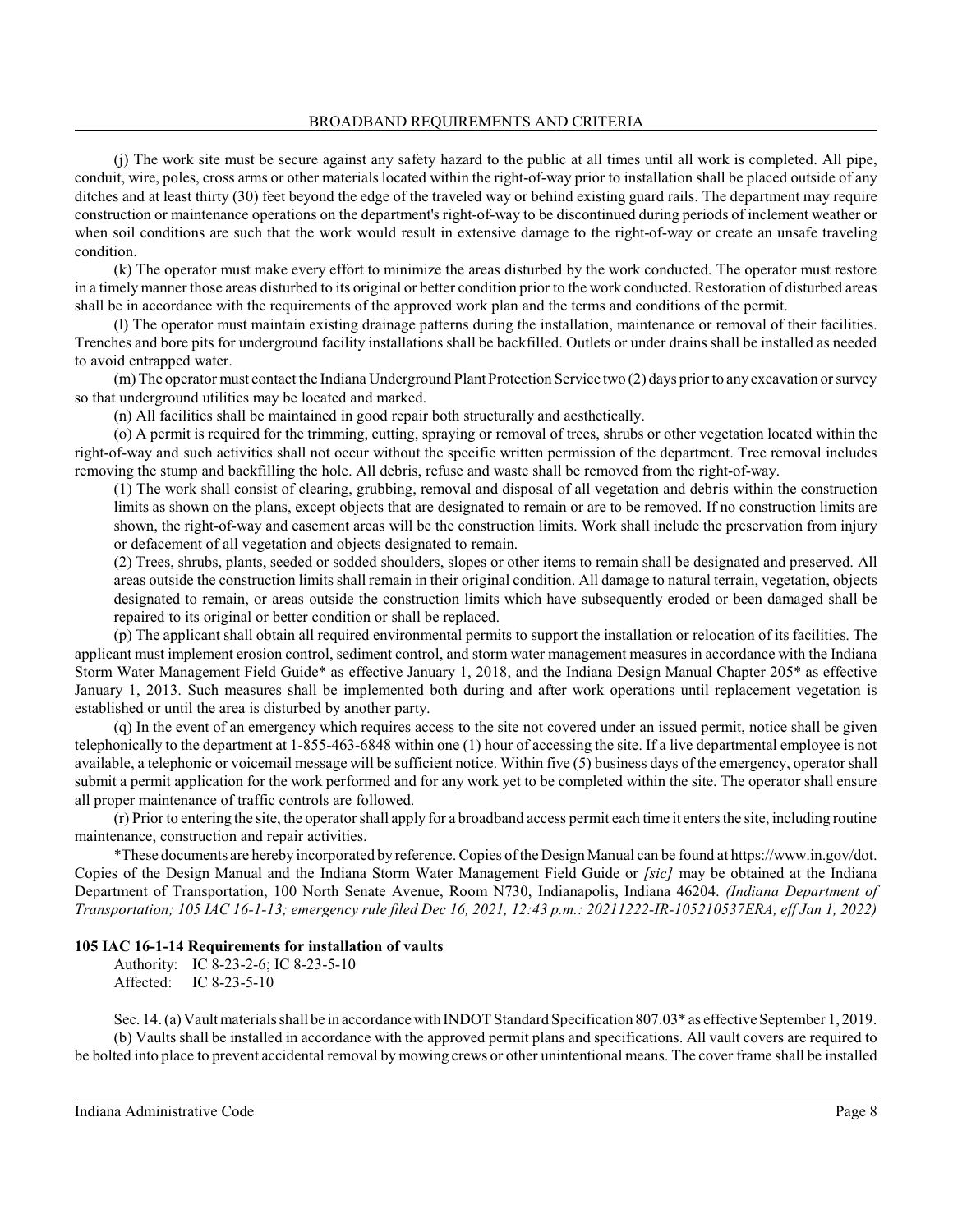in the vault with a butyl rubber sealant in tape or coil form for a proper seal and to prevent the frame from moving out of place. The sealant shall comply with ASTM C990 for butyl rubber sealants.

(c) The vault rings and covers shall be as shown on the plans and in accordance with INDOT Standard Specifications 807.09\* as effective September 1, 2019, except the message displayed on the lid shall read "INDOT F/O Conduit Bank". Fabrication of these vault covers shall not commence until working drawings that the contractor shall have submitted have been approved by the engineer.

(d) Vaults shall be installed at all planned and potential future fiber optic cable splicing locations and at additional locations as shown on the plans.

(e) Material surrounding the buried conduit splices and the vaults shall be tamped and added in such a manner so that there are no voids or depressions formed. Conduit entrance and exit points in the new vaults shall be sealed watertight.

(f) The vaults shall be precast. The top of the vault shall be flat and level with the surrounding ground. The vault shall be placed such that final grading will provide a minimum of four (4) inches of soil over the concrete box.

(g) Upon completion of installation, all disturbed portions of the construction area shall be cleaned, and any excess excavation or other materials shall be properly disposed of immediately.

\*INDOT 2020 Standard Specifications are hereby incorporated by reference. Copies of the 2020 Standard Specifications can be found at https://www.in.gov/dot or may be obtained at the Indiana Department of Transportation, 100 North Senate Avenue, Room N730, Indianapolis, Indiana 46204. *(Indiana Department of Transportation; 105 IAC 16-1-14; emergency rule filed Dec 16, 2021, 12:43 p.m.: 20211222-IR-105210537ERA, eff Jan 1, 2022)*

### **105 IAC 16-1-15 Requirements for installation of tracer wire**

Authority: IC 8-23-2-6; IC 8-23-5-10 Affected: IC 8-23-5-10

Sec. 15. (a) Tracer wire shall be installed in accordance with the permit plans and specifications to assist with conduit locates.

(b) Tracer wire shall be a single conductor, high strength copper clad steel, orange color jacket, HMWPE, insulation, #12 American wire gauge wire. The HMWPE jacket shall be a minimum of thirty (30) millimeters in thickness. The wire shall have a minimum break load of four hundred twenty-five (425) pounds and made of fully annealed, high carbon 1055 grade steel. Tracer wires shall be rated for use at thirty (30) volts. Wire connectors shall be waterproof.

(c) New continuous tracer wire shall be placed into each run of conduit to a handhole and shall be provide *[sic, provided]* in the same conduit with all fiber optic cables. A minimum of three (3) feet of tracer wire shall be securely tied off inside of a terminating handhole.

(d) The tracer wire shall be securely fastened inside of the handhole or vault. A waterproof wire nut or direct burial connector shall be connected to each end of the tracer wire to prevent corrosion. At vaults with splice enclosures, the tracer wire shall be connected to the enclosure and connected to the wire lead for the fiber optic locator post.

(e) Tracer wire is not required to be installed in above-ground conduits and empty conduits that are part of a duct bank that contains a non-dielectric, conductive cable. When multiple cables are to be installed in a conduit, all cables shall be pulled simultaneously to prevent friction damage to the cable insulation. Spare and empty conduits shall not be utilized to install the tracer wire. *(Indiana Department of Transportation; 105 IAC 16-1-15; emergency rule filed Dec 16, 2021, 12:43 p.m.: 20211222-IR-105210537ERA, eff Jan 1, 2022)*

### **105 IAC 16-1-16 Requirements for installation of cable duct markers**

Authority: IC 8-23-2-6; IC 8-23-5-10 Affected: IC 8-23-5-10

Sec. 16. (a) Cable duct markers shall be installed in accordance with the permit plans and specifications.

(b) Concrete cable duct markers shall be marked "INDOT F/O Conduit Bank" with field-cut arrows identifying the direction of the underground conduits.

(c) Flexible cable duct markers shall be manufactured of an integrally colored orange, single piece, two-sided, UV resistant, fiberglass reinforced composite, constructed of adequate strength and rigidity to enable installation into compacted soil. Markers shall be capable of returning to vertical and remaining functional after being subjected to a head-on vehicle impact. At a minimum, markers shall be three and seventy-five hundredths(3.75) inches wide by sixty-six (66) inches long with raised and reinforced ribs along each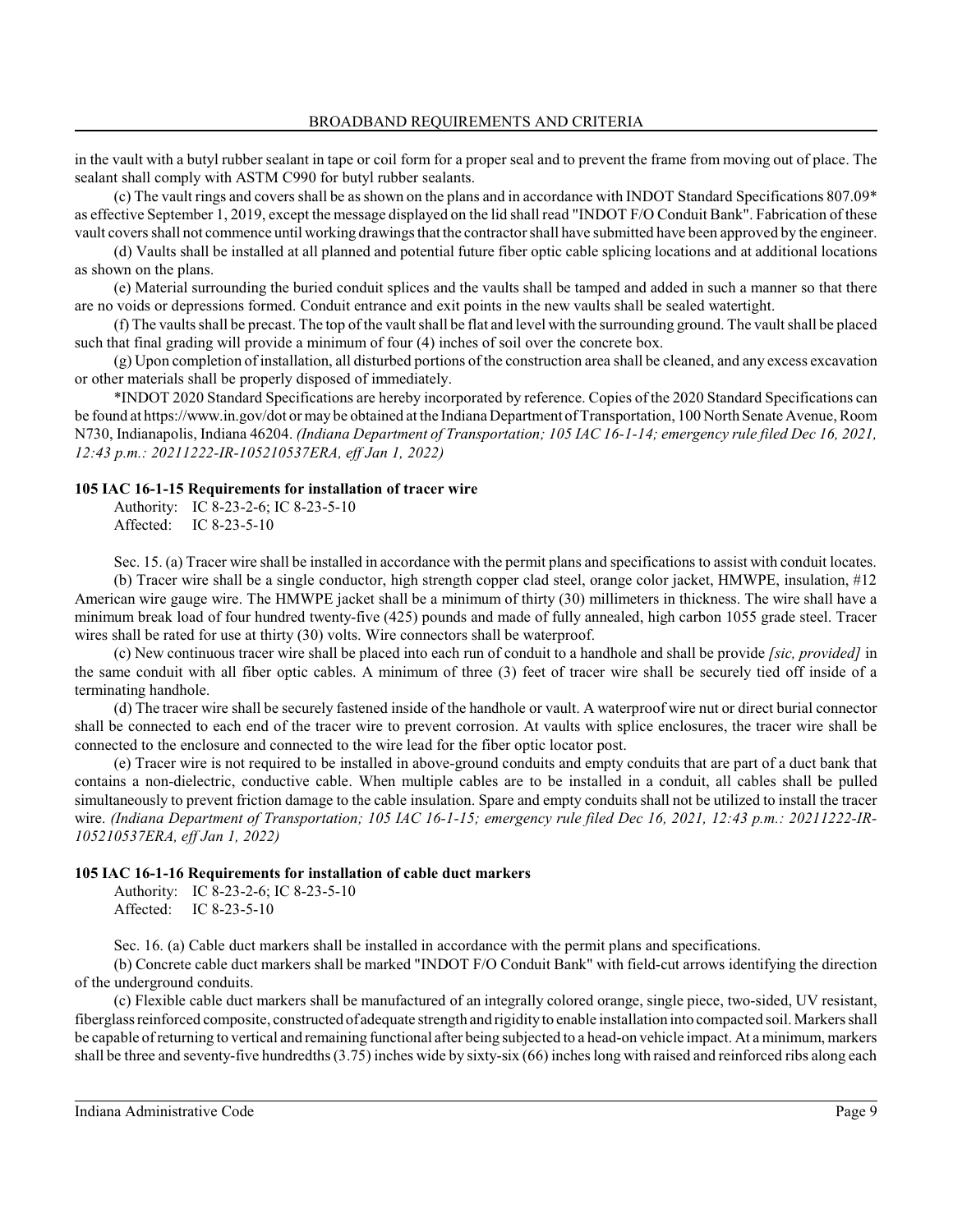side to protect the decal.

(d) Decals shall be provided on both sides of the markers. Decals shall consist of a standard fiber optic warning message, visible from a distance, such as "Warning Fiber Optic Cable and Conduit". The decal shall also include the message "Call INDOT Before Digging 855-463-6848".

(e) All markers and decals shall be from a single manufacturer.

(f) Markers shall be installed in accordance with the manufacturer's recommendations, or to a depth suitable to resist the impact of wind or an errant vehicle without pulling free. Locations of marker installations shall be as shown on the plans or as determined by the department. *(Indiana Department of Transportation; 105 IAC 16-1-16; emergency rule filed Dec 16, 2021, 12:43 p.m.: 20211222-IR-105210537ERA, eff Jan 1, 2022)*

#### **105 IAC 16-1-17 Fiber optic locator post**

Authority: IC 8-23-2-6; IC 8-23-5-10 Affected: IC 8-23-5-10

Sec. 17. (a) Fiber optic locator post shall be installed in accordance with the permit plans and specifications.

(b) The fiber optic locator post shall be made of a non-conductive, high-density polymer, and shall be integrally white in color with an orange cap with black graphic and lettering on two sides. All colors shall be stabilized against ultraviolet light such that they will not fade under continuous exposure to direct sunlight. The marker shall retain dimensional stability in temperatures ranging between negative forty (40) *[sic, -40]* degrees Fahrenheit and one hundred seventy-five (175) degrees Fahrenheit. Each post shall be able to withstand a single vehicle impact at forty-five (45) miles per hour and return to within ten (10) degrees of vertical within sixty (60) seconds.

(c) A locator post shall be installed at each fiber optic splice location. At splice points, the posts shall be connected to the fiber splice cases and the armored cable with a #12 tracer wire in innerduct as shown on the plans.

(d) Locator posts shall be installed at the same time, or immediately after the installation of the underground conduits and vaults for identification of underground infrastructure. *(Indiana Department of Transportation; 105 IAC 16-1-17; emergency rule filed Dec 16, 2021, 12:43 p.m.: 20211222-IR-105210537ERA, eff Jan 1, 2022)*

#### **105 IAC 16-1-18 As-built documentation**

Authority: IC 8-23-2-6; IC 8-23-5-10 Affected: IC 8-23-5-10

Sec. 18. (a) As-built plans mustshowthe exact location and elevation and actual depth fromthe recorded elevation, commonly known as X, Y, Z coordinates, on both plans and profile.

(b) As-built plans shall be submitted both in hard copies and in an electronic format compatible with INDOT GIS standards. As-built plans must be submitted within ninety (90) calendar days of completion of construction.

(c) The operator shall provide GPS coordinates accurate within less than two (2) feet of all handhole and vault locations, and shall be no more than six (6) inches for conduit. Measurements shall be made approximately every fifty (50) feet. The coordinates shall be noted on the plans and in a single comma separated value file provided to the department. The file shall be supplied on a compact disk to the department, which includes the latitude and longitude of all handhole and vault locations in decimal degree format. Each record shall include the type of object, latitude, longitude, road name, direction of roadway travel, and nearest mile marker to the nearest tenth of a mile.

(d) Failure to provide as-builts in accordance with this section may result in no additional permits being issued until as-builts are provided to the department. *(Indiana Department of Transportation; 105 IAC 16-1-18; emergency rule filed Dec 16, 2021, 12:43 p.m.: 20211222-IR-105210537ERA, eff Jan 1, 2022)*

#### **105 IAC 16-1-19 Relocation**

Authority: IC 8-23-2-6; IC 8-23-5-10 Affected: IC 8-23-5-10

Sec. 19. (a) Thissection applies if the operator's conduit pre-existed the department's transportation project and the operator's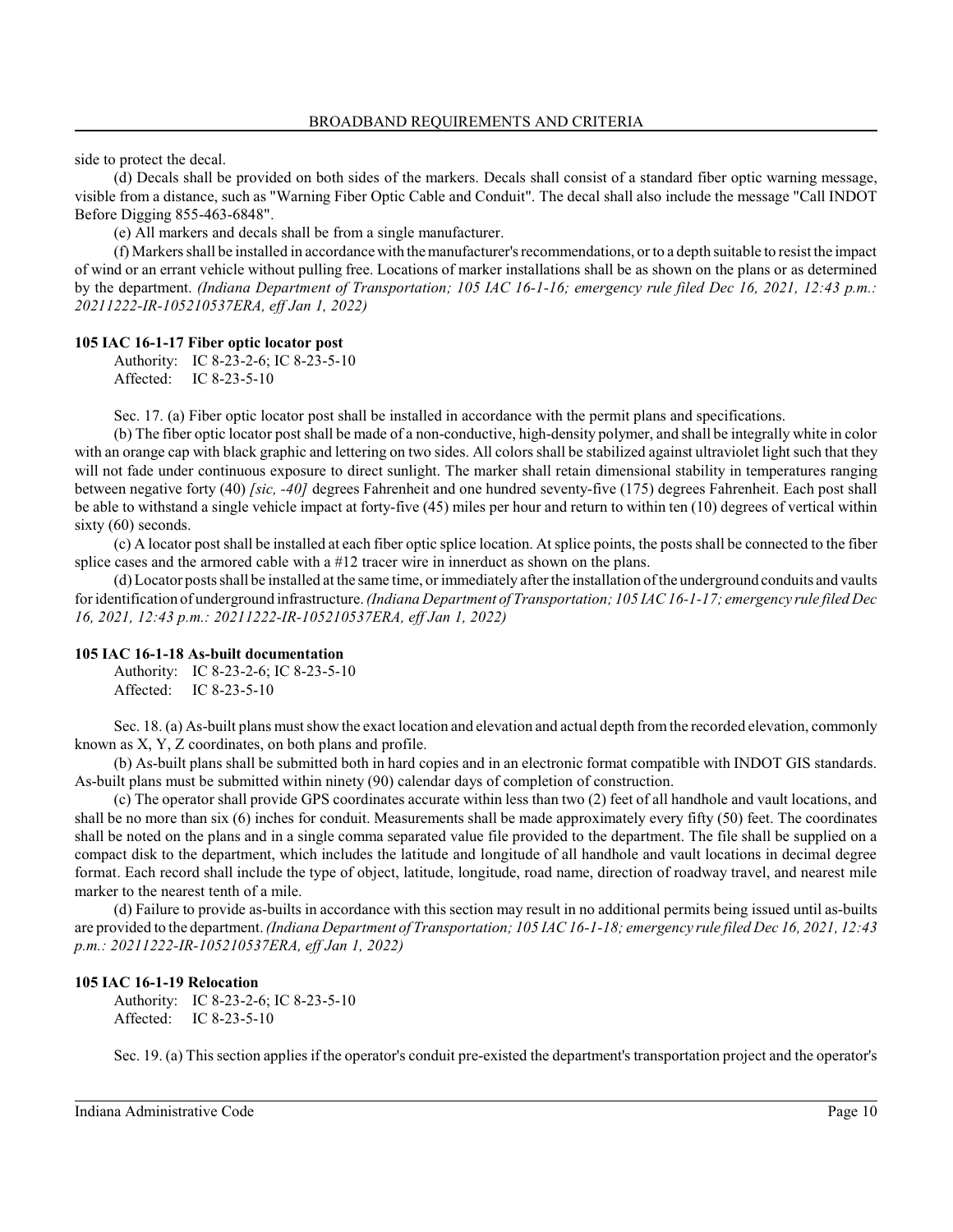conduit or broadband facilities conflicts with the project and needs to be relocated.

(b) An existing broadband facility which conflicts with a proposed highway improvement project shall be relocated at the operator's expense. If the operator failsto relocate its broadband facility, any damage to the broadband facility as part of the highway improvement project shall be the sole responsibility of the operator. The department shall not be held liable for damage to a broadband facility which conflicts with a highway improvement project wherein the operator of the broadband facility was required to move the broadband facility and failed to relocate.

(c) Any interruptions in service resulting from the department's transportation project shall be the sole responsibility of the operator.

(d) Notwithstanding an emergency, INDOT shall exercise thisright by giving operator no less than eighteen (18) months prior written notice to relocate.

(e) An existing broadband facility may remain in place provided it does not conflict with the highway improvement project and complies with the following:

(1) The broadband facility can be maintained without violating access control.

(2) The broadband facility will not interfere with the department's proposed highway improvement project.

(3) The broadband facility is of sufficient strength and durability to withstand the changed conditions and have adequate remaining service life to prevent maintenance, repair, or replacement.

(4) Service access points are adjusted to be flush with the surface to accommodate any changes in grade and changes in traffic patterns and are not located near intersections.

*(Indiana Department of Transportation; 105 IAC 16-1-19; emergency rule filed Dec 16, 2021, 12:43 p.m.: 20211222-IR-105210537ERA, eff Jan 1, 2022)*

#### **105 IAC 16-1-20 Fees**

Authority: IC 8-23-2-6; IC 8-23-5-10 Affected: IC 8-23-5-10

Sec. 20. (a) This section applies to installation of conduit and fiber optic cable in the department's limited access highways. Pursuant to 23 CFR 710.403(e)\* effective as of August 23, 2016, fair market value must be charged for use of the right-of-way.

(b) The fees for longitudinal installation of fiber optic cable or conduit and fiber optic cable in the limited access highways, excluding Interstate 465, is five hundred dollars (\$500) per mile on an annual basis.

(c) The fees for longitudinal installation of fiber optic cable or conduit and fiber optic cable on Interstate 465, is five hundred eighty-one *[sic, dollars]* (\$581) per mile on an annual basis.

(d) No broadband access permit fee for installation of fiber optic cable or conduit and fiber optic cable is required in the limited access highways.

(e) A permit fee in the amount of fifty-five dollars (\$55) is required for all maintenance or repairs to the facilities.

\*These documents are incorporated by reference and refer to the regulations effective as of August 23, 2016. Copies may be obtained from the Government Publishing Office, www.govinfo.gov, or are available for review at the Indiana Department of Transportation, Office of Legal Counsel, Indiana Government Center North, 100 North Senate Avenue, Seventh Floor, Indianapolis, Indiana 46204. *(Indiana Department of Transportation; 105 IAC 16-1-20; emergency rule filed Dec 16, 2021, 12:43 p.m.: 20211222-IR-105210537ERA, eff Jan 1, 2022)*

### **105 IAC 16-1-21 Inspections**

Authority: IC 8-23-2-6; IC 8-23-5-10 Affected: IC 8-23-5-10

Sec. 21. INDOT may inspect all broadband installations within the department's right-of-way. If any violations or deficiencies are observed, the department shall provide notice of such violations or deficiencies to the operator. The operator must establish a plan of corrective action with the department no more than fourteen (14) calendar days from when violation or deficiency occurred. The cost of subsequent inspections may be charged to the operator. Failure to correct the violation or deficiency as directed may result in revocation of the permit and may impact pending permit applications until violation or deficiencyis resolved.*(Indiana Department of Transportation; 105 IAC 16-1-21; emergency rule filed Dec 16, 2021, 12:43 p.m.: 20211222-IR-105210537ERA, eff Jan 1, 2022)*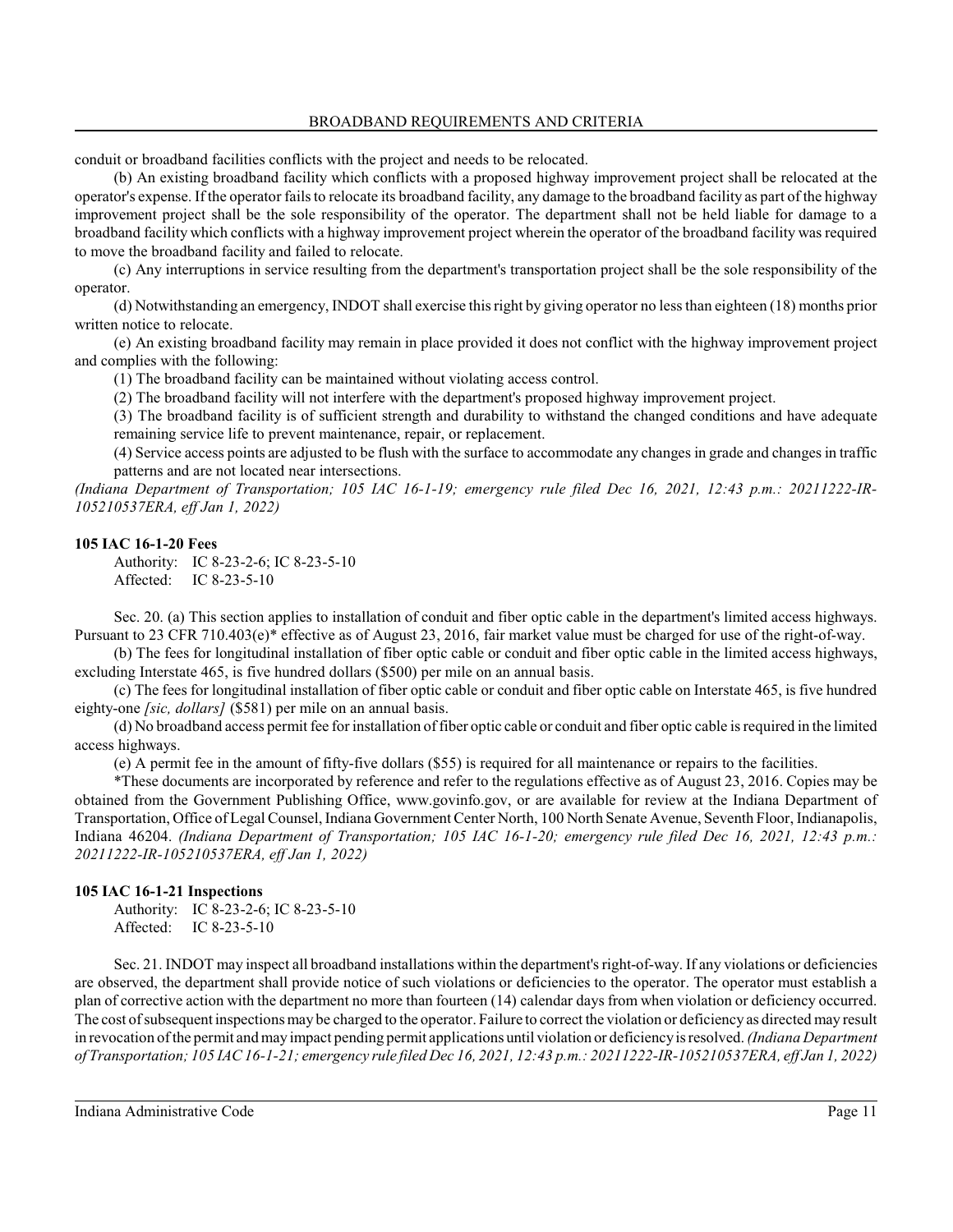### **105 IAC 16-1-22 Permit denial criteria**

Authority: IC 8-23-2-6; IC 8-23-5-10 Affected: IC 8-23-5-10

Sec. 22. No permit may be issued for the installation of broadband as follows:

(1) No available space exists in the department's roadway for additional conduit.

(2) No available space exists in the department's limited access highway conduit for fiber optic cable.

(3) The proposed plans do not meet the department's requirements for installation of broadband or its facilities.

*(Indiana Department of Transportation; 105 IAC 16-1-22; emergency rule filed Dec 16, 2021, 12:43 p.m.: 20211222-IR-105210537ERA, eff Jan 1, 2022)*

### **105 IAC 16-1-23 Revocation of permit; appeal of revocation**

Authority: IC 8-23-2-6; IC 8-23-5-10 Affected: IC 4-21.5; IC 8-23-5-10

Sec. 23. (a) A broadband access permit may be revoked for the following:

(1) Pursuant to this rule.

(2) Failure to install, maintain or repair the broadband or its facilities in accordance with the broadband access permit.

(3) Misrepresentation of material facts made by the permit holder and on which the issuing authority was found to have relied upon in approving the broadband access permit application.

(4) The broadband or facilities conflict with the department's transportation project and the operator refuses to relocate the broadband or its facilities.

(5) Failure to complete installation within three hundred sixty-five (365) days fromthe date of issuance of the broadband access permit, unless an extension for the permit has been filed prior to the termination of the three hundred sixty-five (365) days. (6) A determination upon initial inspection of broadband or its facilities that fails to comply with the department's broadband access permit terms and conditions.

(7) Unlawful destruction or cutting of trees, shrubs, or other vegetation located on the right-of-way.

(8) Installation within the clear zone or environmentally restricted areas.

(9) Failure to obtain and maintain all required permits from a federal, state, or local agency.

(10) If inconsistent with other federal law or state law.

(b) If revocation of the broadband access permit is appropriate, the department shall issue a written notice of revocation, accompanied by an explanation of the rationale for the revocation, which shall be sent to the operator by U.S. certified mail. The operator may appeal this revocation by delivering a written notice of the appeal to the department and is received by the department in accordance with the applicable time period set forth in IC 4-21.5. If the appellant's appeal letter is timely received by the department and complies with the requirements in section 24(c) of thisrule, the operator appealing shall be afforded the opportunity for a hearing under IC 4-21.5.

(c) All broadband or facilities that were installed, repaired, maintained, or exist in violation of any provision of federal law or state law (including this rule) are illegal. The broadband access permit for any illegal broadband or facilities may be revoked at any time by the department in accordance with this rule and state law.

(d) If the broadband access permit for any broadband or facilities is revoked by the department, that broadband or facilities shall thereafter be removed in accordance with this rule and state law without payment of any compensation to the operator or any other party. *(Indiana Department of Transportation; 105 IAC16-1-23; emergency rule filed Dec 16, 2021, 12:43 p.m.: 20211222-IR-105210537ERA, eff Jan 1, 2022)*

# **105 IAC 16-1-24 Appeal procedures**

Authority: IC 8-23-2-6; IC 8-23-5-10 Affected: IC 4-21.5-3-1; IC 8-23-5-10

Sec. 24. (a) An operator who is sent notice by the department that the broadband access permit is being revoked may appeal that determination in accordance with the provisions of IC 4-21.5, as well as subsection (c).